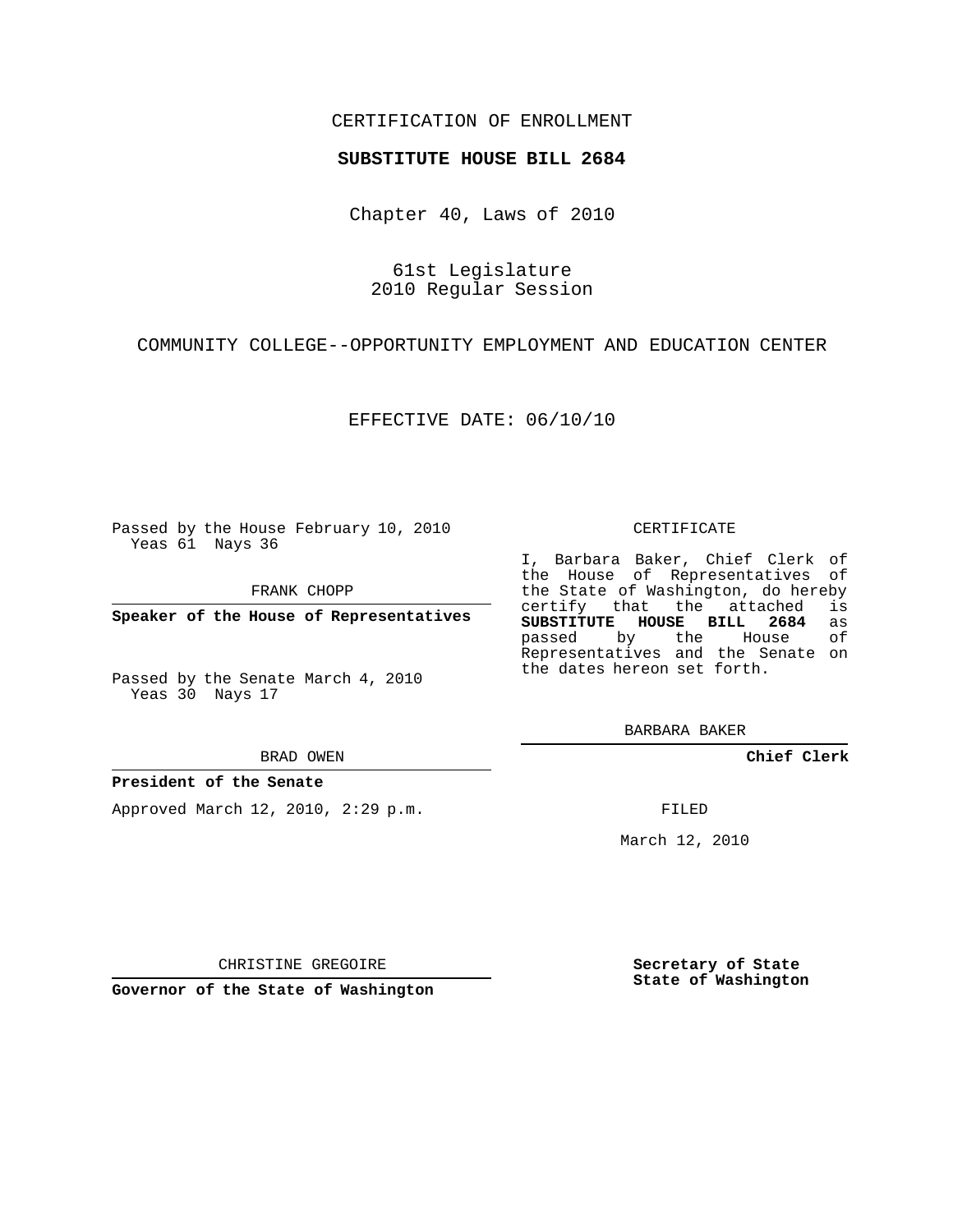# **SUBSTITUTE HOUSE BILL 2684** \_\_\_\_\_\_\_\_\_\_\_\_\_\_\_\_\_\_\_\_\_\_\_\_\_\_\_\_\_\_\_\_\_\_\_\_\_\_\_\_\_\_\_\_\_

\_\_\_\_\_\_\_\_\_\_\_\_\_\_\_\_\_\_\_\_\_\_\_\_\_\_\_\_\_\_\_\_\_\_\_\_\_\_\_\_\_\_\_\_\_

Passed Legislature - 2010 Regular Session

## **State of Washington 61st Legislature 2010 Regular Session**

**By** House Higher Education (originally sponsored by Representatives Kenney, Sullivan, Liias, Hasegawa, Simpson, Nelson, Goodman, and Chase)

READ FIRST TIME 02/01/10.

 AN ACT Relating to establishing opportunity centers at community colleges; and adding a new section to chapter 28B.50 RCW.

BE IT ENACTED BY THE LEGISLATURE OF THE STATE OF WASHINGTON:

 NEW SECTION. **Sec. 1.** A new section is added to chapter 28B.50 RCW to read as follows:

 (1) An opportunity employment and education center is established within the Seattle community college district.

(2) The center shall:

 (a) House various educational and social service providers and integrate access to employment, counseling, and public benefit programs and services as well as education, training, financial aid and counseling services offered through community colleges;

 (b) Identify and form partnerships with community-based organizations that enhance the services and supports provided to 15 individuals using the center; and

 (c) Provide services including but not limited to employment security and workforce development council worksource services; job listing, referral, and placement; job coaching; employment counseling, testing, and career planning; unemployment insurance claim filing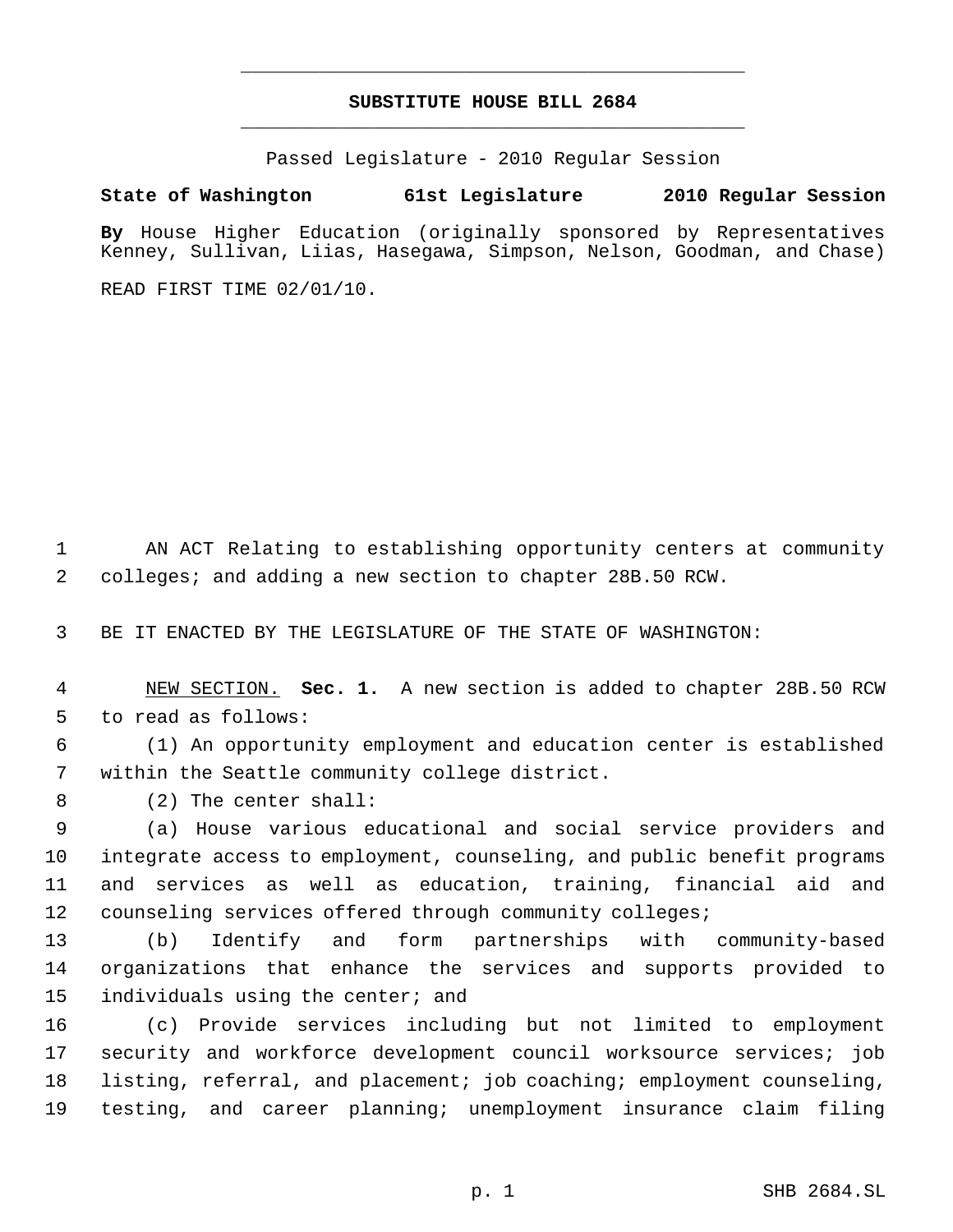assistance; cash grant programs run by the department of social and health services; the basic food program; housing assistance; child support assistance; child care subsidies; WorkFirst and temporary assistance to needy families; general assistance and supplemental security income facilitation; vocational rehabilitation services and referrals; medicaid and medical services; alcoholism and drug addiction treatment and support act referrals; case management and mental health referrals; community college financial aid; support services; college counseling services related to career pathways and basic skills resources for English language learners; high school completion; and adult basic education; and

 (d) In partnership with the state board for community and technical colleges, jointly develop evaluation criteria and performance indicators that demonstrate the degree to which the center is successfully integrating services and improving service delivery.

 (3) The chancellor of the Seattle community college district and technical colleges, or the chancellor's designee, shall convene an opportunity policy work group charged with governing the opportunity employment and education center. The work group membership shall include, but not be limited to, representatives of the King county workforce development council, north Seattle community college, the employment security department, and the department of social and health services. A chair shall be chosen from among the work group's membership on an annual basis, with the chairmanship rotating among participating agencies. The work group shall:

 (a) Determine protocols for service delivery, develop operating policies and procedures, develop cross-agency training for agency employees located at the center, and develop a plan for a common information technology framework that could allow for interagency access to files and information, including any common application and screening systems that facilitate access to state, federal, and local social service and educational programs, within current resources and to the extent federal privacy laws allow;

 (b) Develop a release of information form that may be voluntarily completed by opportunity center clients to facilitate the information sharing outlined in subsection (3)(a) of this section. The form is created to aid agencies housed at the opportunity center in determining client eligibility for various social and educational services. The